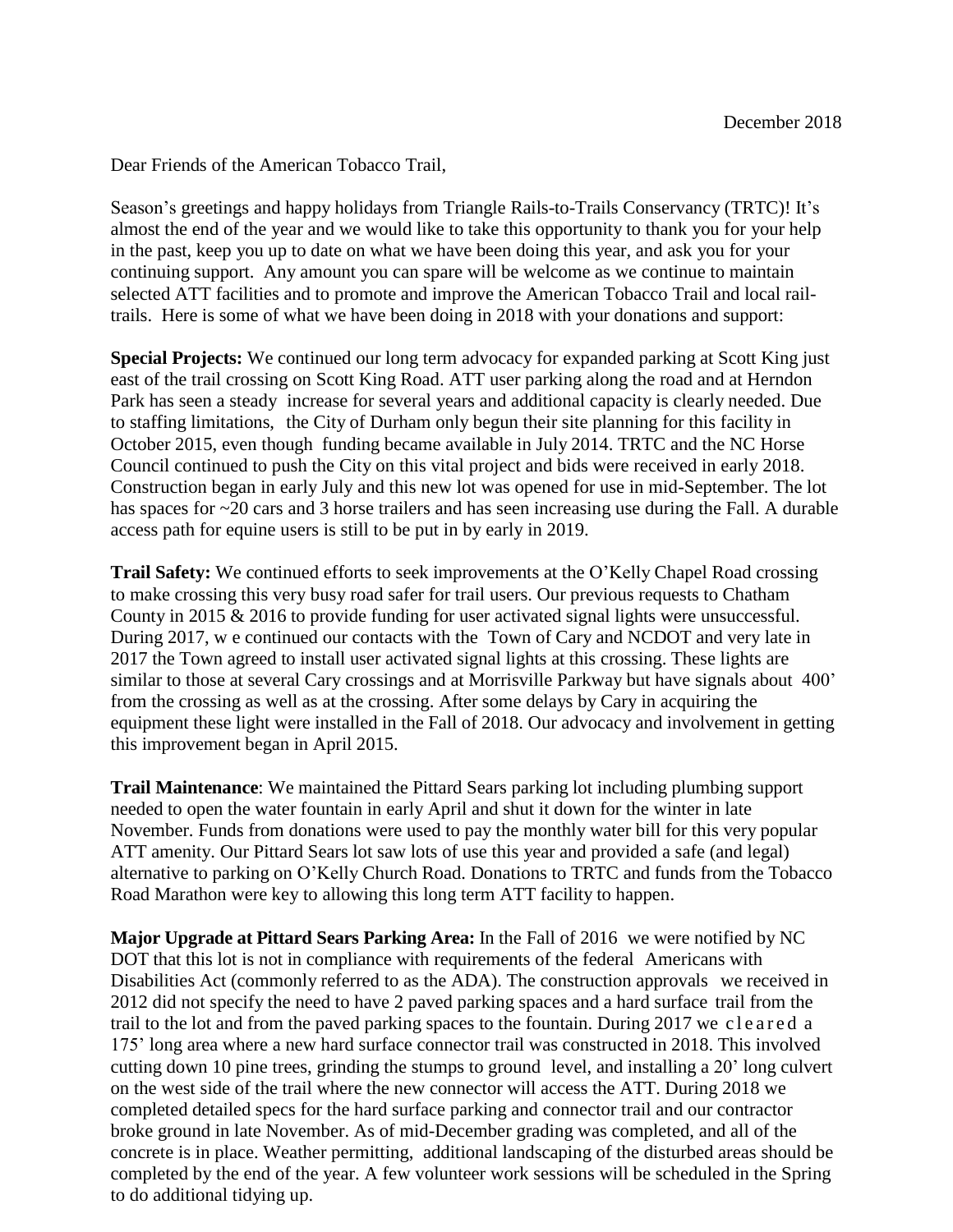## **Trail Maintenance of ATT and Upgrade of Eagle Spur Trail:**

We held nine targeted workdays this year. These included work at the trail north and south of Scott King Road where we swept or shoveled sand and blew off sand and pine needles several times to augment the somewhat irregular sweeping done by Durham. We held several on the 2.2-mile Eagle Spur rail-trail south of Stagecoach Road which leads to Jordan Lake. This land is now managed by the NC Fish and Wildlife Commission and is popular with fishermen, hunters and hikers. In January 2017 we held a workday to carry in 3 very large plastic culverts to be installed as replacements for three badly damaged drainage culverts crossing this trail. These culverts will improve user safety and allow trail usage even in very wet conditions. Since then we have held several smaller workdays to remove stumps and other materials that will allow these new culverts to be installed. During 2018 our efforts were continuing nicely until very large storms in August, September and October raised Jordan Lake to levels far higher than this trail and stalled our efforts for the balance of 2018. Our remaining efforts will be large and involve substantial digging and covering that will need numerous volunteers. We hope to install 2 culverts in 2019 and the final one in 2020.

**Outreach Events**: TRTC volunteers once again manned a rest stop at Bikefest, an annual fund raising event put on each August by the Carolina Tarwheels.

**Maps:** Printable PDF files for the 2015 ATT maps were made available on our site early in the year. During 2018 we provided over 1500 copies of our maps to users via the ATT map boxes at Scott King, O'Kelly Chapel and at the New Hope Church trailhead and at the Cary and Durham REI stores and several other outlets.

**Trail Support Summary**: In summary, we continue to work as volunteers to make the American Tobacco Trail (and its little sibling the Eagle Spur Trail, originally part of the same rail line) great places to get out and enjoy the outdoors. Your donations help us to build connector trails, do maintenance, create and print trail maps, fund important special projects and provide water for trail users. All of us at TRTC thank you for your continued support. Please consider us in your holiday giving, by purchasing or renewing a membership and making a taxdeductible donation to TRTC.

You can donate online by going to [www.triangletrails.org/membership a](http://www.triangletrails.org/membership)nd paying via PayPal, or you can send us a check payable to Triangle Rails-to-Trails Conservancy Inc. (TRTC) P.O Box 61091 Durham, NC 27715-1091

If you have any questions about joining or making a tax-deductible contribution to TRTC, or if you have any questions about your existing or past membership, please contact our TRTC Treasurer [at: michaelforte@hotmail.com](mailto:michaelforte@hotmail.com)

With thanks for your support,

Curt Devereux

President, Triangle Rails-to-Trails Conservancy